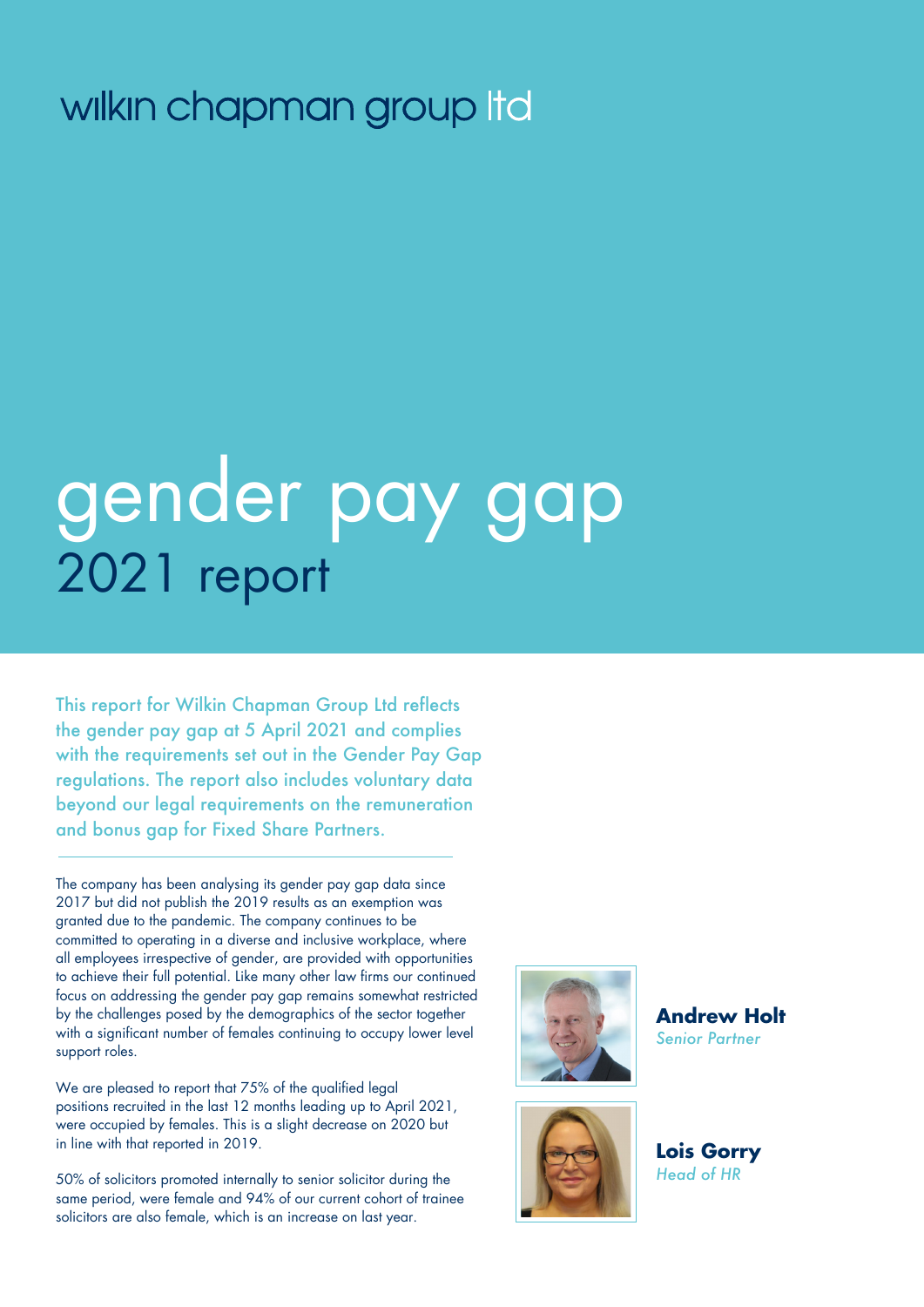## **Statutory Disclosures**

The gender pay gap is defined as the difference in the average pay between men and women. This differs from equal pay which is the right for men and women to be paid the same when undertaking the same, or equivalent, work.

## Gender Pay Figures for Wilkin Chapman Group Ltd

The information below illustrates our gender pay gap figures that have been calculated in line with the Government regulations. The figures show the mean and median pay gap based on hourly rates of pay at 5 April 2021 and the mean and median bonus gap based on bonuses paid in the 12 months to 5 April 2021.





data is accurate and meets the requirements of the Equality Act 2010 (Gender Pay Gap Information) Regulations 2017.

**Andrew Holt, Senior Partner**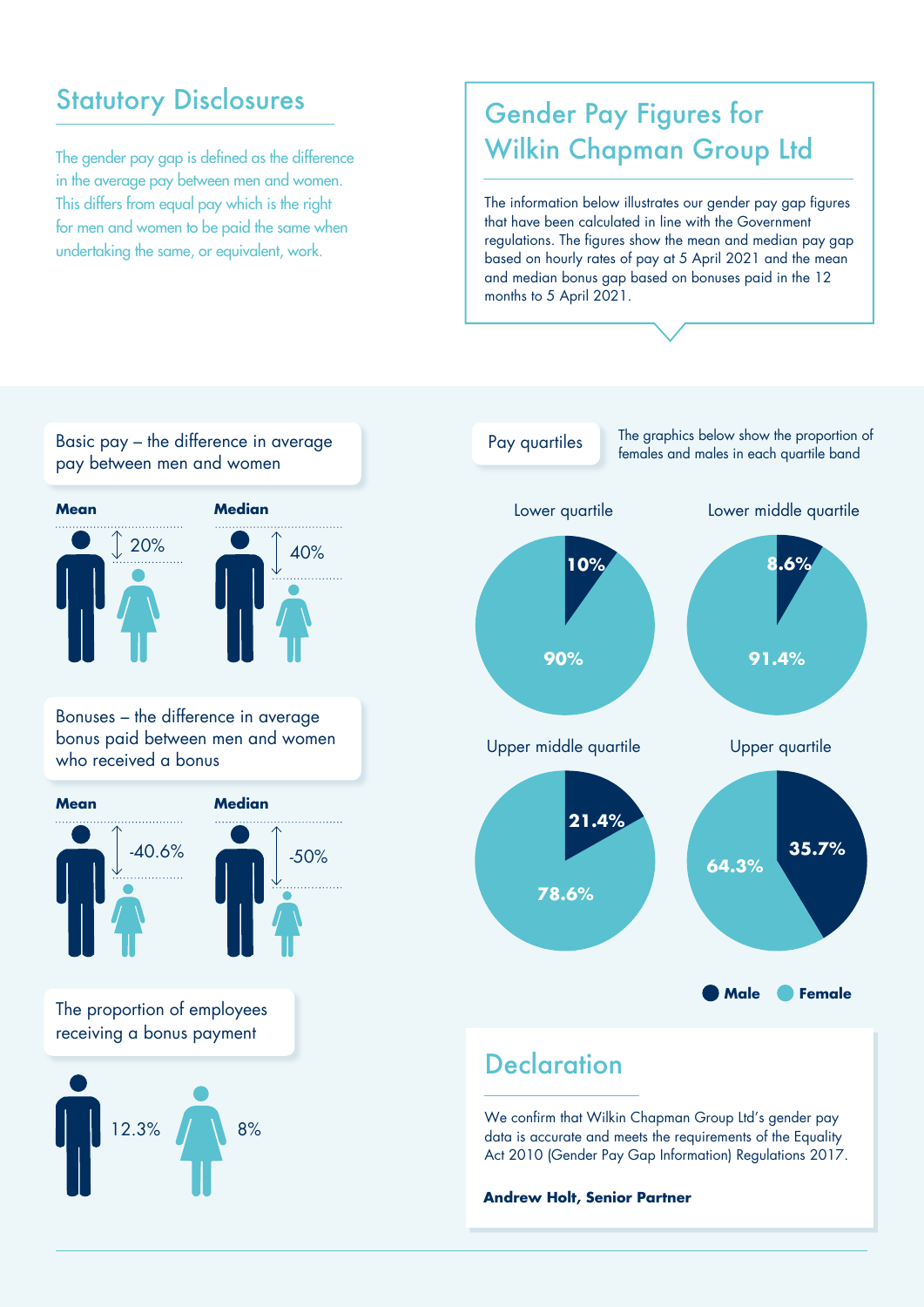## Understanding the Gender Pay and Bonus Gap

Wilkin Chapman Group Ltd's mean gender pay gap of 20% continues to be higher than the UK mean gap of 15.4%, due to the demographic reasons. However, this is a positive decrease on figures reported in 2020 at 29.8%, 2019 at 42.4% and in 2018 at 37.9%. This is largely down to a reduction in the number of female employees falling within the lower pay quartiles. The percentages shown in the graphics overleaf do not necessarily represent this fairly as we are reporting on a lower number of employees in scope in 2021 than in 2020.

The pie chart below shows that, overall, 81.1% of the employee population is female, which is similar to that reported in 2020.



#### **Gender Pay Gap**

The total number of employees 'in scope' for gender pay reporting was 280, with a female to male ratio of 4.3:1 (female =  $227 /$  male =  $53$ ).

The lower and lower middle quartile results are once again influenced by the company continuing to employ a greater proportion of females in business support, secretarial, nonqualified paralegal/assistant or administrative roles, which generally attract lower pay levels.

Recruitment levels were reduced from normal levels in the 12 months leading up to the snapshot period following the pandemic with only 24 of the above such roles recruited into. However, 58% of these were occupied by females.

The upper middle and upper quartile percentages are largely in line with last year.

#### **Bonus Gap**

Only a relatively small proportion of relevant employees received bonuses in the 12 months prior to 5 April 2021. This equated to 21 females (8.05%) and 7 males (12.28%), compared to 132 females and 36 males reported in 2020. In contrast to last year, bonus payments made to females were 40.6% higher than that of males.

#### **Addressing the Pay Gap**

The company continues to make good progress, where possible, in addressing the challenges of the gender pay gap. The bias towards females continuing to occupy lower paid roles remains a demographic issue.

#### **Changes we have made:**

- A number of policies have been created and introduced to promote our commitment to creating and sustaining an inclusive and supportive working environment and to developing a flexible working culture which supports a successful work/life balance. These include a Diversity and Inclusion Policy, Shared Parental Leave Policy, Wellbeing Policy, and an Agile Working Policy.
- Following a successful trial, the Employee Forum entitled 'YourVoice' has launched with representatives across fee earning and operational/support employees throughout all locations.The forum will enhance communication and transparency, developing a greater voice between management and employees.

#### **Priorities over the next year:**

- To continue to drive our Wellbeing Programme, raise awareness, recognising and supporting those in need through wellbeing ambassadors and managers.
- Implement a performance management programme at all levels to effectively and consistently review performance, behaviours and potential.
- Develop our recruitment strategy to attract the best new talent and to retain existing talent, ensuring a clear pathway for individuals to reach their potential and progress, future proofing the firm through a robust succession plan.
- Continue to develop and embed agile working across the firm, ensuring communication and team collaboration channels are in place, to maintain our service levels and quality standards.
- $\bullet$  Introduce a diversity working group to proactively raise awareness and knowledge of equality, diversity, and inclusion.